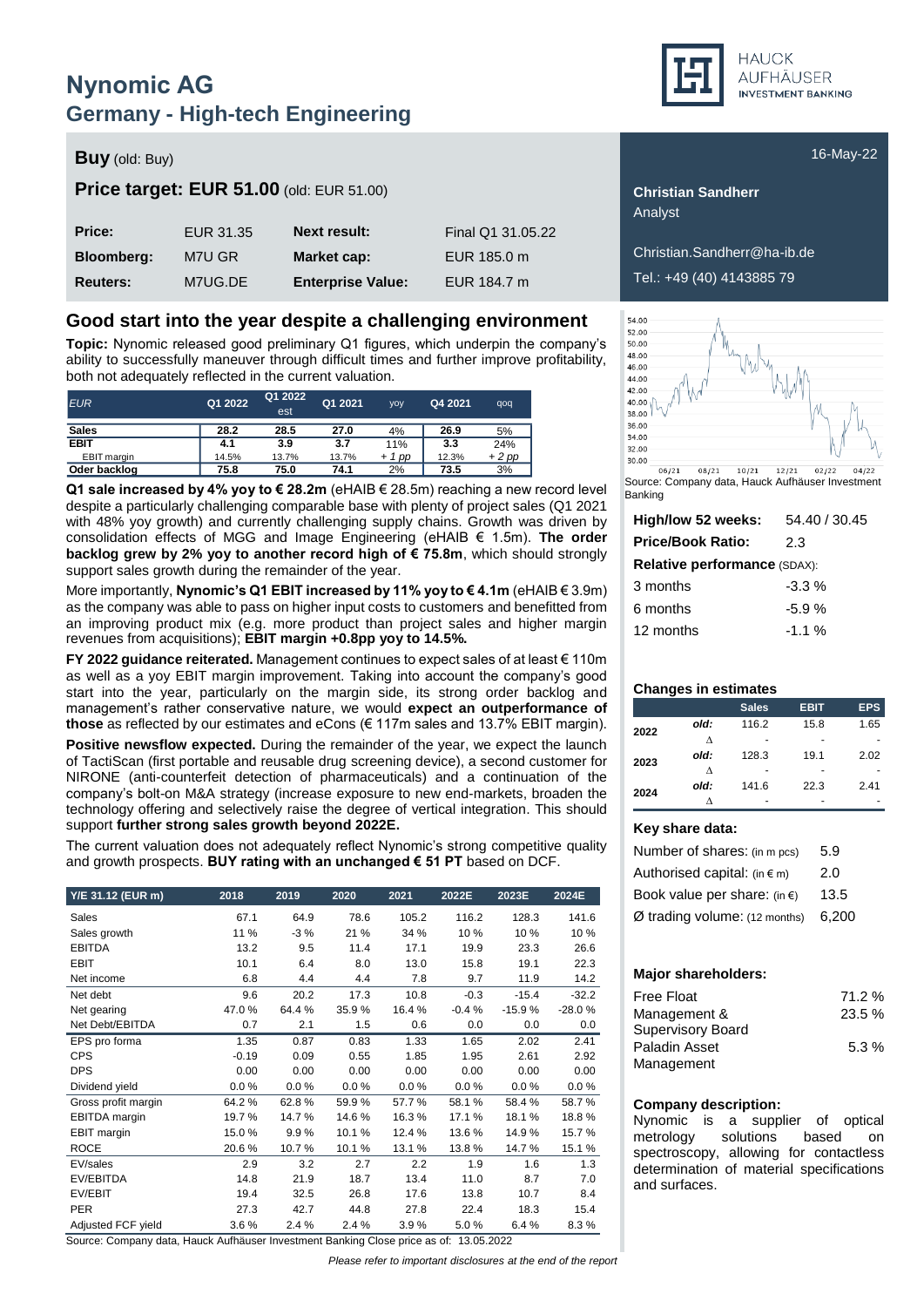### **Financials**

| Profit and loss (EUR m)                                 | 2018   | 2019    | 2020   | 2021   | 2022E  | 2023E  | 2024E  |
|---------------------------------------------------------|--------|---------|--------|--------|--------|--------|--------|
| <b>Net sales</b>                                        | 67.1   | 64.9    | 78.6   | 105.2  | 116.2  | 128.3  | 141.6  |
| Sales growth                                            | 10.5%  | $-3.3%$ | 21.1%  | 33.9%  | 10.5%  | 10.4%  | 10.4%  |
| Increase/decrease in finished goods and work-in-process | 0.7    | 0.7     | 2.8    | 0.5    | 0.5    | 0.5    | 0.5    |
| <b>Total sales</b>                                      | 67.7   | 65.5    | 81.3   | 105.7  | 116.7  | 128.8  | 142.1  |
| Other operating income                                  | 3.7    | 0.8     | 0.6    | 1.1    | 1.2    | 1.3    | 1.4    |
| Material expenses                                       | 24.2   | 24.4    | 32.6   | 44.7   | 48.9   | 53.6   | 58.6   |
| Personnel expenses                                      | 23.4   | 25.4    | 28.5   | 32.6   | 35.8   | 38.9   | 42.5   |
| Other operating expenses                                | 10.5   | 7.0     | 9.5    | 12.3   | 13.2   | 14.4   | 15.9   |
| Total operating expenses                                | 54.5   | 56.0    | 69.9   | 88.6   | 96.8   | 105.5  | 115.6  |
| <b>EBITDA</b>                                           | 13.2   | 9.5     | 11.4   | 17.1   | 19.9   | 23.3   | 26.6   |
| Depreciation                                            | 0.8    | 2.4     | 2.7    | 3.3    | 3.3    | 3.4    | 3.5    |
| <b>EBITA</b>                                            | 12.5   | 7.2     | 8.8    | 13.8   | 16.6   | 19.9   | 23.1   |
| Amortisation of goodwill                                | 0.0    | 0.0     | 0.0    | 0.0    | 0.0    | 0.0    | 0.0    |
| Amortisation of intangible assets                       | 2.4    | 0.8     | 0.8    | 0.8    | 0.8    | 0.8    | 0.8    |
| Impairment charges                                      | 0.0    | 0.0     | 0.0    | 0.0    | 0.0    | 0.0    | 0.0    |
| <b>EBIT</b> (inc revaluation net)                       | 10.1   | 6.4     | 8.0    | 13.0   | 15.8   | 19.1   | 22.3   |
| Interest income                                         | 0.1    | 0.0     | 0.0    | 0.0    | 0.0    | 0.0    | 0.0    |
| Interest expenses                                       | 0.3    | 0.7     | 0.7    | 1.2    | 1.1    | 1.1    | 1.1    |
| Other financial result                                  | 0.0    | 0.0     | 0.0    | 0.0    | 0.0    | 0.0    | 0.0    |
| <b>Financial result</b>                                 | $-0.3$ | $-0.7$  | $-0.7$ | $-1.2$ | $-1.1$ | $-1.1$ | $-1.1$ |
| Recurring pretax income from continuing operations      | 9.8    | 5.8     | 7.3    | 11.8   | 14.6   | 17.9   | 21.1   |
| Extraordinary income/loss                               | 0.0    | 0.0     | 0.0    | 0.0    | 0.0    | 0.0    | 0.0    |
| <b>Earnings before taxes</b>                            | 9.8    | 5.8     | 7.3    | 11.8   | 14.6   | 17.9   | 21.1   |
| <b>Taxes</b>                                            | 2.3    | 1.5     | 2.1    | 3.2    | 4.1    | 5.2    | 6.1    |
| Net income from continuing operations                   | 7.6    | 4.3     | 5.2    | 8.6    | 10.5   | 12.7   | 15.0   |
| Result from discontinued operations (net of tax)        | 0.0    | 0.0     | 0.0    | 0.0    | 0.0    | 0.0    | 0.0    |
| Net income                                              | 7.6    | 4.3     | 5.2    | 8.6    | 10.5   | 12.7   | 15.0   |
| Minority interest                                       | 0.7    | $-0.1$  | 0.8    | 0.8    | 0.8    | 0.8    | 0.8    |
| Net profit (reported)                                   | 6.8    | 4.4     | 4.4    | 7.8    | 9.7    | 11.9   | 14.2   |
| Average number of shares                                | 5.0    | 5.1     | 5.3    | 5.9    | 5.9    | 5.9    | 5.9    |
| <b>EPS</b> reported                                     | 1.35   | 0.87    | 0.83   | 1.33   | 1.65   | 2.02   | 2.41   |

| Profit and loss (common size)                           | 2018   | 2019   | 2020   | 2021   | 2022E  | 2023E  | 2024E  |
|---------------------------------------------------------|--------|--------|--------|--------|--------|--------|--------|
| <b>Net sales</b>                                        | 100.0% | 100.0% | 100.0% | 100.0% | 100.0% | 100.0% | 100.0% |
| Increase/decrease in finished goods and work-in-process | 1.0%   | 1.0%   | 3.6%   | 0.5%   | 0.4%   | 0.4%   | 0.4%   |
| <b>Total sales</b>                                      | 101.0% | 101.0% | 103.6% | 100.5% | 100.4% | 100.4% | 100.4% |
| Other operating income                                  | 5.5%   | 1.2%   | 0.8%   | 1.0%   | 1.0%   | 1.0%   | 1.0%   |
| Material expenses                                       | 36.1%  | 37.6%  | 41.5%  | 42.5%  | 42.1%  | 41.8%  | 41.4%  |
| Personnel expenses                                      | 34.9%  | 39.1%  | 36.2%  | 31.0%  | 30.8%  | 30.3%  | 30.0%  |
| Other operating expenses                                | 15.7%  | 10.8%  | 12.1%  | 11.7%  | 11.4%  | 11.2%  | 11.2 % |
| Total operating expenses                                | 81.2%  | 86.3%  | 89.0%  | 84.2%  | 83.3%  | 82.3%  | 81.6%  |
| <b>EBITDA</b>                                           | 19.7%  | 14.7%  | 14.6%  | 16.3%  | 17.1 % | 18.1%  | 18.8%  |
| Depreciation                                            | 1.1%   | 3.7%   | 3.4%   | 3.1%   | 2.9%   | 2.7%   | 2.5%   |
| <b>EBITA</b>                                            | 18.6%  | 11.1%  | 11.2%  | 13.1 % | 14.2%  | 15.5%  | 16.3%  |
| Amortisation of goodwill                                | 0.0%   | 0.0%   | 0.0%   | 0.0%   | 0.0%   | 0.0%   | 0.0%   |
| Amortisation of intangible assets                       | 3.6%   | 1.2%   | 1.0%   | 0.8%   | 0.7%   | 0.6%   | 0.6%   |
| Impairment charges                                      | 0.0%   | 0.0%   | 0.0%   | 0.0%   | 0.0%   | 0.0%   | 0.0%   |
| <b>EBIT</b> (inc revaluation net)                       | 15.0%  | 9.9%   | 10.1%  | 12.4 % | 13.6%  | 14.9%  | 15.7%  |
| Interest income                                         | 0.1%   | 0.0%   | 0.0%   | 0.0%   | 0.0%   | 0.0%   | 0.0%   |
| Interest expenses                                       | 0.5%   | 1.1%   | 0.9%   | 1.1%   | 1.0%   | 0.9%   | 0.8%   |
| Other financial result                                  | 0.0%   | 0.0%   | 0.0%   | 0.0%   | 0.0%   | 0.0%   | 0.0%   |
| <b>Financial result</b>                                 | neg.   | neg.   | neg.   | neg.   | neg.   | neg.   | neg.   |
| Recurring pretax income from continuing operations      | 14.6%  | 8.9%   | 9.3%   | 11.3%  | 12.6%  | 14.0%  | 14.9%  |
| Extraordinary income/loss                               | 0.0%   | 0.0%   | 0.0%   | 0.0%   | 0.0%   | 0.0%   | 0.0%   |
| <b>Earnings before taxes</b>                            | 14.6%  | 8.9%   | 9.3%   | 11.3%  | 12.6%  | 14.0%  | 14.9%  |
| Tax rate                                                | 23.0%  | 25.3%  | 29.0%  | 27.0%  | 28.0%  | 29.0%  | 29.0%  |
| Net income from continuing operations                   | 11.3%  | 6.6%   | 6.6%   | 8.2%   | 9.1%   | 9.9%   | 10.6%  |
| Income from discontinued operations (net of tax)        | 0.0%   | 0.0%   | 0.0%   | 0.0%   | 0.0%   | 0.0%   | 0.0%   |
| Net income                                              | 11.3%  | 6.6%   | 6.6%   | 8.2%   | 9.1%   | 9.9%   | 10.6%  |
| Minority interest                                       | 1.1%   | neg.   | 1.0%   | 0.8%   | 0.7%   | 0.6%   | 0.6%   |
| Net profit (reported)                                   | 10.2%  | 6.8%   | 5.6%   | 7.5%   | 8.4%   | 9.3%   | 10.0%  |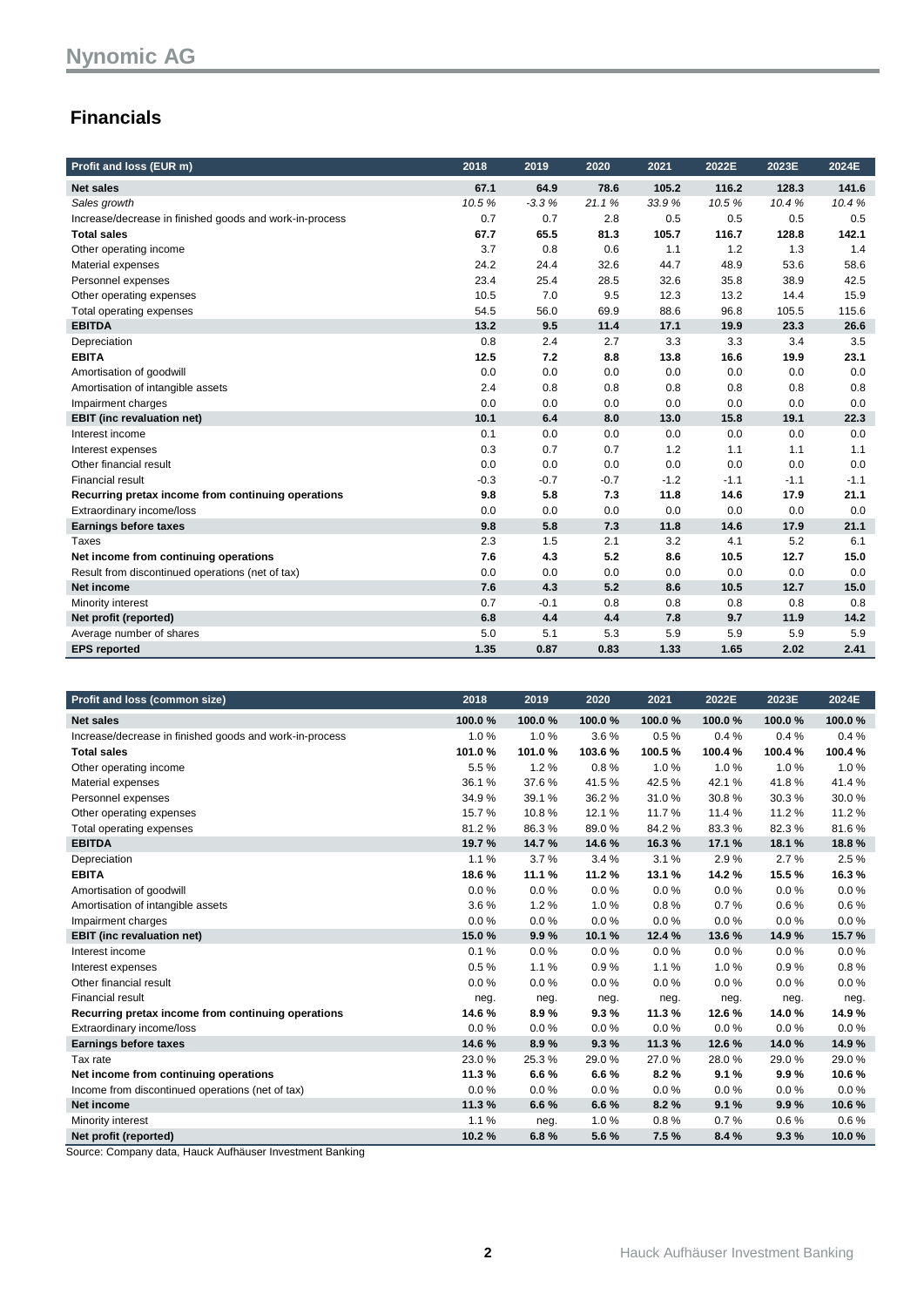| <b>Balance sheet (EUR m)</b>                              | 2018 | 2019 | 2020  | 2021  | 2022E | 2023E | 2024E |
|-----------------------------------------------------------|------|------|-------|-------|-------|-------|-------|
| Intangible assets                                         | 22.4 | 35.1 | 36.2  | 38.7  | 38.7  | 38.7  | 38.7  |
| Property, plant and equipment                             | 2.3  | 8.2  | 14.7  | 16.7  | 17.1  | 17.4  | 17.8  |
| <b>Financial assets</b>                                   | 0.0  | 0.0  | 0.5   | 0.5   | 0.5   | 0.5   | 0.5   |
| <b>FIXED ASSETS</b>                                       | 24.7 | 43.3 | 51.5  | 56.0  | 56.3  | 56.7  | 57.0  |
| Inventories                                               | 10.4 | 11.6 | 15.1  | 18.5  | 20.8  | 22.1  | 22.8  |
| Accounts receivable                                       | 10.1 | 9.5  | 12.3  | 15.9  | 16.9  | 18.3  | 19.4  |
| Other current assets                                      | 2.3  | 4.0  | 1.9   | 1.9   | 1.9   | 1.9   | 1.9   |
| Liquid assets                                             | 11.1 | 10.6 | 22.1  | 26.7  | 37.7  | 52.8  | 69.6  |
| Deferred taxes                                            | 0.5  | 0.2  | 0.2   | 0.2   | 0.2   | 0.2   | 0.2   |
| Deferred charges and prepaid expenses                     | 0.0  | 0.0  | 0.0   | 0.0   | 0.0   | 0.0   | 0.0   |
| <b>CURRENT ASSETS</b>                                     | 34.4 | 35.9 | 51.6  | 63.1  | 77.4  | 95.3  | 114.0 |
| <b>TOTAL ASSETS</b>                                       | 59.1 | 79.2 | 103.0 | 119.1 | 133.7 | 151.9 | 171.0 |
| <b>SHAREHOLDERS EQUITY</b>                                | 20.5 | 31.4 | 48.1  | 65.5  | 79.5  | 96.9  | 115.1 |
| <b>MINORITY INTEREST</b>                                  | 2.3  | 1.5  | 2.9   | 2.9   | 2.9   | 2.9   | 2.9   |
| Long-term debt                                            | 0.0  | 27.1 | 34.5  | 32.5  | 32.5  | 32.5  | 32.5  |
| Provisions for pensions and similar obligations           | 0.0  | 0.0  | 0.0   | 0.0   | 0.0   | 0.0   | 0.0   |
| Other provisions                                          | 10.7 | 1.8  | 1.5   | 1.5   | 1.5   | 1.5   | 1.5   |
| <b>Non-current liabilities</b>                            | 10.7 | 28.9 | 36.0  | 34.0  | 34.0  | 34.0  | 34.0  |
| short-term liabilities to banks                           | 20.7 | 3.8  | 4.9   | 4.9   | 4.9   | 4.9   | 4.9   |
| Accounts payable                                          | 1.9  | 3.6  | 4.9   | 6.6   | 7.3   | 8.1   | 8.9   |
| Advance payments received on orders                       | 0.0  | 0.0  | 0.0   | 0.0   | 0.0   | 0.0   | 0.0   |
| Other liabilities (incl. from lease and rental contracts) | 2.8  | 9.9  | 5.1   | 5.1   | 5.1   | 5.1   | 5.1   |
| Deferred taxes                                            | 0.0  | 0.0  | 0.0   | 0.0   | 0.0   | 0.0   | 0.0   |
| Deferred income                                           | 0.0  | 0.2  | 1.1   | 0.0   | 0.0   | 0.0   | 0.0   |
| <b>Current liabilities</b>                                | 25.5 | 17.5 | 16.1  | 16.6  | 17.4  | 18.1  | 19.0  |
| <b>TOTAL LIABILITIES AND SHAREHOLDERS EQUITY</b>          | 59.1 | 79.2 | 103.0 | 119.0 | 133.7 | 151.9 | 171.0 |

| <b>Balance sheet (common size)</b>                        | 2018   | 2019   | 2020   | 2021   | 2022E  | 2023E    | 2024E  |
|-----------------------------------------------------------|--------|--------|--------|--------|--------|----------|--------|
| Intangible assets                                         | 37.9%  | 44.3%  | 35.1 % | 32.5%  | 28.9%  | 25.5%    | 22.6%  |
| Property, plant and equipment                             | 3.9%   | 10.3%  | 14.3%  | 14.1%  | 12.8%  | 11.5 %   | 10.4%  |
| <b>Financial assets</b>                                   | 0.0%   | 0.0%   | 0.5%   | 0.4%   | 0.4%   | 0.3%     | 0.3%   |
| <b>FIXED ASSETS</b>                                       | 41.8%  | 54.7%  | 50.0%  | 47.0%  | 42.1%  | 37.3%    | 33.4%  |
| Inventories                                               | 17.6%  | 14.7%  | 14.6%  | 15.5%  | 15.5%  | 14.6%    | 13.4%  |
| Accounts receivable                                       | 17.0%  | 12.0%  | 11.9%  | 13.3%  | 12.6%  | 12.0%    | 11.3%  |
| Other current assets                                      | 3.9%   | 5.0%   | 1.8%   | 1.6%   | 1.4%   | 1.2%     | 1.1%   |
| Liquid assets                                             | 18.8%  | 13.4 % | 21.5%  | 22.4 % | 28.2%  | 34.7%    | 40.7%  |
| Deferred taxes                                            | 0.8%   | 0.3%   | 0.2%   | 0.2%   | 0.2%   | 0.1%     | 0.1%   |
| Deferred charges and prepaid expenses                     | 0.0%   | 0.0%   | 0.0%   | 0.0%   | 0.0%   | 0.0%     | 0.0%   |
| <b>CURRENT ASSETS</b>                                     | 58.2%  | 45.4%  | 50.0%  | 53.0%  | 57.9%  | 62.7%    | 66.6%  |
| <b>TOTAL ASSETS</b>                                       | 100.0% | 100.0% | 100.0% | 100.0% | 100.0% | 100.0%   | 100.0% |
| <b>SHAREHOLDERS EQUITY</b>                                | 34.8%  | 39.6%  | 46.7%  | 55.1%  | 59.4%  | 63.8%    | 67.3%  |
| <b>MINORITY INTEREST</b>                                  | 3.9%   | 1.8%   | 2.8%   | 2.4 %  | 2.2%   | 1.9%     | 1.7%   |
| Long-term debt                                            | 0.0%   | 34.2%  | 33.5%  | 27.3%  | 24.3%  | 21.4%    | 19.0%  |
| Provisions for pensions and similar obligations           | 0.0%   | 0.0%   | 0.0%   | 0.0%   | 0.0%   | $0.0 \%$ | 0.0%   |
| Other provisions                                          | 18.1%  | 2.3%   | 1.4%   | 1.2%   | 1.1%   | 1.0%     | 0.9%   |
| <b>Non-current liabilities</b>                            | 18.1%  | 36.4%  | 34.9%  | 28.6%  | 25.4%  | 22.4 %   | 19.9%  |
| short-term liabilities to banks                           | 35.1%  | 4.8%   | 4.8%   | 4.1%   | 3.7%   | 3.2%     | 2.9%   |
| Accounts payable                                          | 3.2%   | 4.5%   | 4.8%   | 5.5%   | 5.5%   | 5.3%     | 5.2%   |
| Advance payments received on orders                       | 0.0%   | 0.0%   | 0.0%   | 0.0%   | 0.0%   | $0.0\%$  | 0.0%   |
| Other liabilities (incl. from lease and rental contracts) | 4.7%   | 12.5 % | 5.0%   | 4.3%   | 3.8%   | 3.4%     | 3.0%   |
| Deferred taxes                                            | 0.0%   | 0.0%   | 0.0%   | 0.0%   | 0.0%   | 0.0%     | 0.0%   |
| Deferred income                                           | 0.1%   | 0.2%   | 1.1%   | 0.0%   | 0.0%   | 0.0%     | 0.0%   |
| <b>Current liabilities</b>                                | 43.1%  | 22.1 % | 15.6%  | 14.0%  | 13.0%  | 11.9%    | 11.1 % |
| <b>TOTAL LIABILITIES AND SHAREHOLDERS EQUITY</b>          | 100.0% | 100.0% | 100.0% | 100.0% | 100.0% | 100.0%   | 100.0% |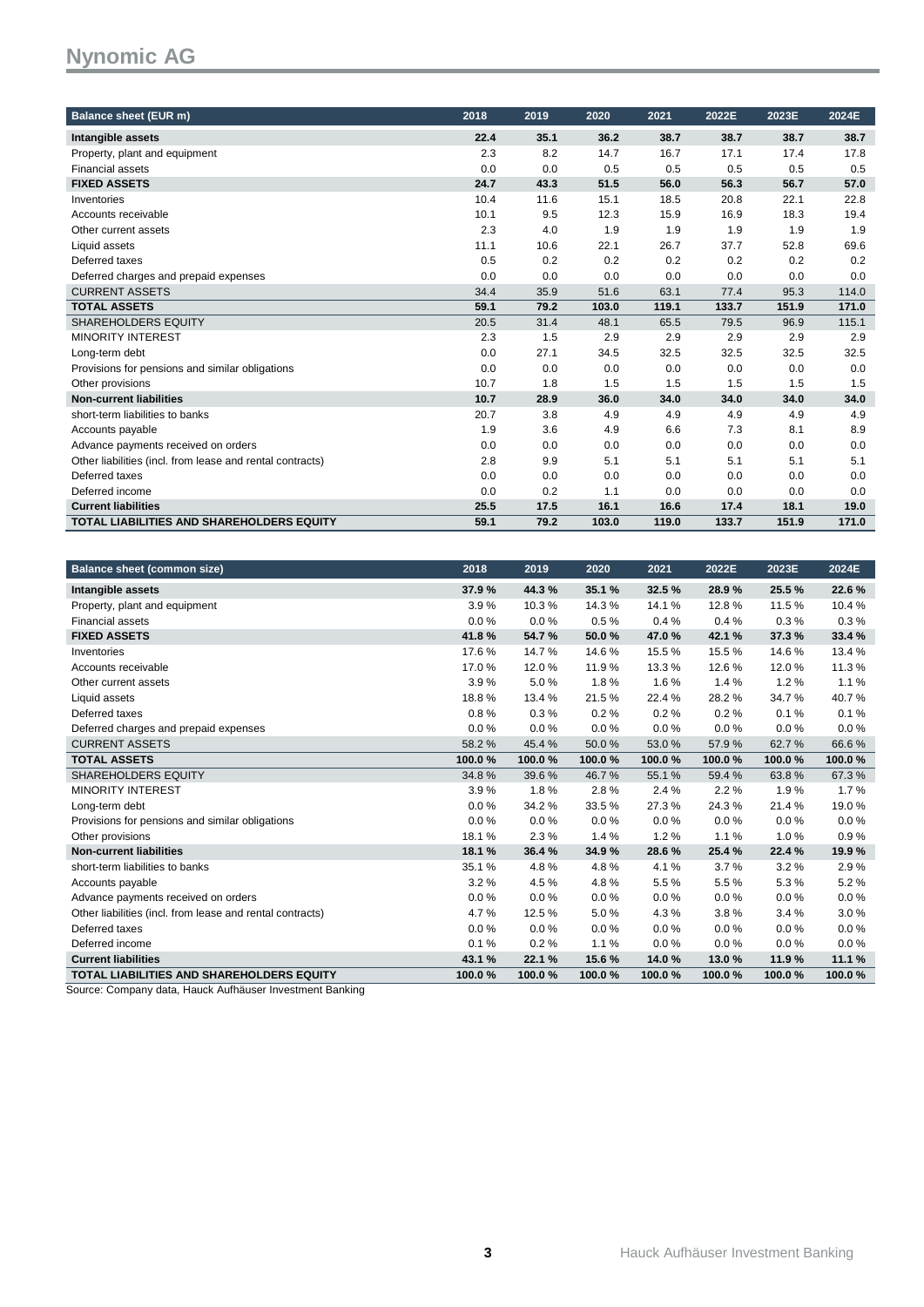| Cash flow statement (EUR m)                                                                                                            | 2018    | 2019   | 2020   | 2021   | 2022E  | 2023E  | 2024E  |
|----------------------------------------------------------------------------------------------------------------------------------------|---------|--------|--------|--------|--------|--------|--------|
| Net profit/loss                                                                                                                        | 7.6     | 4.3    | 5.2    | 8.6    | 10.5   | 12.7   | 15.0   |
| Depreciation of fixed assets (incl. leases)                                                                                            | 0.8     | 2.4    | 2.7    | 3.3    | 3.3    | 3.4    | 3.5    |
| Amortisation of goodwill                                                                                                               | 0.0     | 0.0    | 0.0    | 0.0    | 0.0    | 0.0    | 0.0    |
| Amortisation of intangible assets                                                                                                      | 2.4     | 0.8    | 0.8    | 0.8    | 0.8    | 0.8    | 0.8    |
| Others                                                                                                                                 | $-0.5$  | $-2.7$ | 1.6    | 5.5    | 3.5    | 5.0    | 5.0    |
| Cash flow from operations before changes in w/c                                                                                        | 10.2    | 4.7    | 10.3   | 18.2   | 18.2   | 21.9   | 24.3   |
| Increase/decrease in inventory                                                                                                         | $-2.0$  | $-1.2$ | $-3.4$ | $-3.4$ | $-2.3$ | $-1.4$ | $-0.7$ |
| Increase/decrease in accounts receivable                                                                                               | $-3.8$  | 0.6    | $-2.8$ | $-3.6$ | $-1.0$ | $-1.4$ | $-1.1$ |
| Increase/decrease in accounts payable                                                                                                  | $-0.5$  | 1.7    | 1.3    | 1.7    | 0.8    | 0.8    | 0.8    |
| Increase/decrease in other working capital positions                                                                                   | $-1.7$  | $-2.3$ | 1.1    | 2.1    | 0.0    | $-0.3$ | $-1.8$ |
| Increase/decrease in working capital                                                                                                   | $-8.0$  | $-1.2$ | $-3.9$ | $-3.2$ | $-2.5$ | $-2.3$ | $-2.8$ |
| Cash flow from operating activities                                                                                                    | 2.2     | 3.6    | 6.4    | 15.0   | 15.7   | 19.6   | 21.5   |
| <b>CAPEX</b>                                                                                                                           | 1.8     | 2.1    | 1.9    | 4.1    | 4.5    | 4.6    | 4.7    |
| Payments for acquisitions                                                                                                              | 24.4    | 4.5    | 5.1    | 4.5    | 0.0    | 0.0    | 0.0    |
| <b>Financial investments</b>                                                                                                           | $-0.8$  | 0.0    | 0.0    | 0.0    | 0.0    | 0.0    | 0.0    |
| Income from asset disposals                                                                                                            | 0.0     | 0.0    | 0.1    | 0.0    | 0.0    | 0.0    | 0.0    |
| Cash flow from investing activities                                                                                                    | $-25.4$ | $-6.6$ | $-6.9$ | $-8.6$ | $-4.5$ | $-4.6$ | $-4.7$ |
| Cash flow before financing                                                                                                             | $-23.2$ | $-3.0$ | $-0.5$ | 6.4    | 11.2   | 15.1   | 16.8   |
| Increase/decrease in debt position                                                                                                     | 16.3    | 4.7    | 1.3    | $-2.0$ | 0.0    | 0.0    | 0.0    |
| Purchase of own shares                                                                                                                 | 0.0     | 0.0    | 0.0    | 0.0    | 0.0    | 0.0    | 0.0    |
| Capital measures                                                                                                                       | 0.0     | 0.0    | 13.4   | 0.0    | 0.0    | 0.0    | 0.0    |
| Dividends paid                                                                                                                         | 0.0     | 0.0    | 0.0    | 0.0    | 0.0    | 0.0    | 0.0    |
| Others                                                                                                                                 | $-2.0$  | $-2.9$ | $-2.4$ | 0.0    | 0.0    | 0.0    | 0.0    |
| Effects of exchange rate changes on cash                                                                                               | 0.3     | 0.9    | $-0.2$ | 0.0    | 0.0    | 0.0    | 0.0    |
| Cash flow from financing activities                                                                                                    | 14.3    | 1.7    | 12.3   | $-2.0$ | 0.0    | 0.0    | 0.0    |
| Increase/decrease in liquid assets                                                                                                     | $-8.6$  | $-0.4$ | 11.6   | 4.4    | 11.2   | 15.1   | 16.8   |
| Liquid assets at end of period<br>$\mathbf{a}$ , $\mathbf{a}$ , $\mathbf{a}$ , $\mathbf{a}$ , $\mathbf{a}$<br>$\overline{\phantom{0}}$ | 10.9    | 10.6   | 22.1   | 26.6   | 37.7   | 52.8   | 69.6   |

Source: Company data, Hauck Aufhäuser Investment Banking

| <b>Regional split (EUR m)</b>                             | 2018 | 2019 | 2020 | 2021 | 2022E | 2023E | 2024E |
|-----------------------------------------------------------|------|------|------|------|-------|-------|-------|
| Domestic                                                  | 0.0  | 0.0  | 0.0  | 0.0  | 0.0   | 0.0   | 0.0   |
| yoy change                                                | n/a  | n/a  | n/a  | n/a  | n/a   | n/a   | n/a   |
| Rest of Europe                                            | 0.0  | 0.0  | 0.0  | 0.0  | 0.0   | 0.0   | 0.0   |
| yoy change                                                | n/a  | n/a  | n/a  | n/a  | n/a   | n/a   | n/a   |
| <b>NAFTA</b>                                              | 0.0  | 0.0  | 0.0  | 0.0  | 0.0   | 0.0   | 0.0   |
| yoy change                                                | n/a  | n/a  | n/a  | n/a  | n/a   | n/a   | n/a   |
| Asia Pacific                                              | 0.0  | 0.0  | 0.0  | 0.0  | 0.0   | 0.0   | 0.0   |
| yoy change                                                | n/a  | n/a  | n/a  | n/a  | n/a   | n/a   | n/a   |
| Rest of world                                             | 0.0  | 0.0  | 0.0  | 0.0  | 0.0   | 0.0   | 0.0   |
| yoy change                                                | n/a  | n/a  | n/a  | n/a  | n/a   | n/a   | n/a   |
| <b>TTL</b>                                                | 0.0  | 0.0  | 0.0  | 0.0  | 0.0   | 0.0   | 0.0   |
| yoy change                                                | n/a  | n/a  | n/a  | n/a  | n/a   | n/a   | n/a   |
| Course: Company detail lough Aufhäuser Investment Donking |      |      |      |      |       |       |       |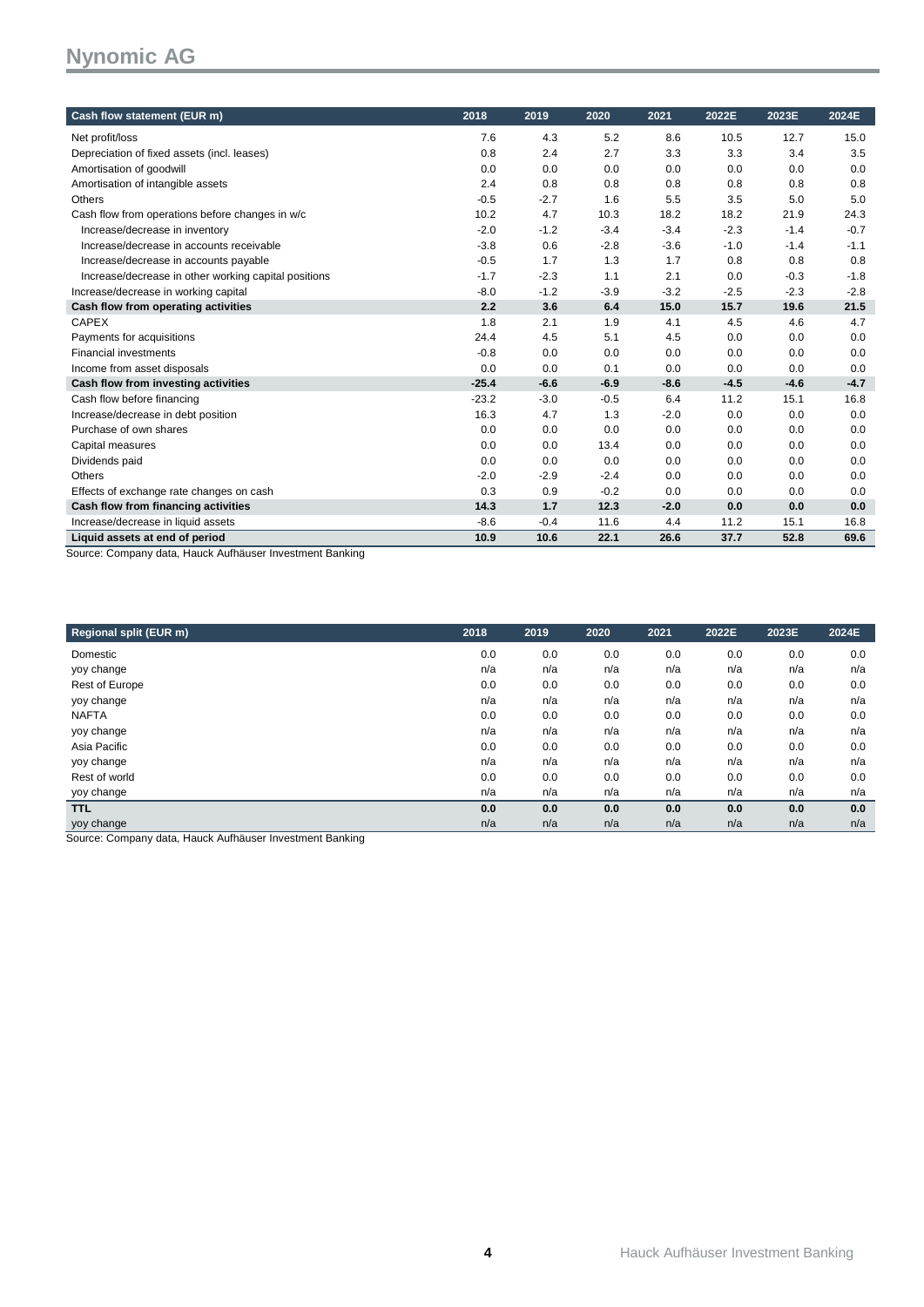| Key ratios (EUR m)                   | 2018  | 2019     | 2020     | 2021   | 2022E  | 2023E     | 2024E     |
|--------------------------------------|-------|----------|----------|--------|--------|-----------|-----------|
|                                      |       |          |          |        |        |           |           |
| P&L growth analysis                  |       |          |          |        |        |           |           |
| Sales growth                         | 10.5% | $-3.3%$  | 21.1%    | 33.9%  | 10.5%  | 10.4%     | 10.4%     |
| EBITDA growth                        | 67.3% | $-6.2%$  | $-13.7%$ | 79.3%  | 74.1%  | 35.9%     | 33.4%     |
| EBIT growth                          | 47.5% | $-29.6%$ | 209.7%   | 416.2% | 328.8% | $-100.0%$ | $-100.0%$ |
| EPS growth                           | 77.3% | $-10.3%$ | $-39.0%$ | 53.3%  | 99.9%  | 52.1%     | 46.0%     |
| <b>Efficiency</b>                    |       |          |          |        |        |           |           |
| Total operating costs / sales        | 81.2% | 86.3%    | 89.0%    | 84.2%  | 83.3%  | 82.3%     | 81.6%     |
| Sales per employee                   | 84.3  | 75.6     | 83.7     | 99.2   | 103.4  | 102.4     | 106.9     |
| EBITDA per employee                  | 16.6  | 11.1     | 12.2     | 16.2   | 17.7   | 18.6      | 20.1      |
| <b>Balance sheet analysis</b>        |       |          |          |        |        |           |           |
| Avg. working capital / sales         | 23.0% | 27.8%    | 25.4%    | 24.1%  | 24.3%  | 24.4%     | 23.2%     |
| Inventory turnover (sales/inventory) | 6.4   | 5.6      | 5.2      | 5.6    | 5.6    | 5.8       | 6.2       |
| Trade debtors in days of sales       | 54.7  | 53.4     | 57.1     | 55.0   | 53.0   | 52.0      | 50.0      |
| A/P turnover [(A/P*365)/sales]       | 10.4  | 20.3     | 22.8     | 22.8   | 23.0   | 23.0      | 23.0      |
| Cash conversion cycle (days)         | 183.0 | 173.2    | 170.8    | 152.3  | 153.2  | 147.6     | 136.6     |
| <b>Cash flow analysis</b>            |       |          |          |        |        |           |           |
| Free cash flow                       | 0.4   | 1.5      | 4.5      | 10.9   | 11.2   | 15.1      | 16.8      |
| Free cash flow/sales                 | 0.6%  | 2.3%     | 5.8%     | 10.4%  | 9.6%   | 11.7%     | 11.9%     |
| FCF / net profit                     | 6.1%  | 34.1%    | 103.3%   | 139.2% | 114.6% | 126.3%    | 118.5%    |
| Capex / depn                         | 33.0% | 66.1%    | 53.8%    | 100.0% | 108.4% | 108.4%    | 108.5%    |
| Capex / maintenance capex            | 34.9% | 43.7%    | 32.9%    | 80.5%  | 89.2%  | 89.5%     | 89.8%     |
| Capex / sales                        | n/a   | n/a      | n/a      | n/a    | n/a    | n/a       | n/a       |
| <b>Security</b>                      |       |          |          |        |        |           |           |
| Net debt                             | 9.6   | 20.2     | 17.3     | 10.8   | $-0.3$ | $-15.4$   | $-32.2$   |
| Net Debt/EBITDA                      | 0.7   | 2.1      | 1.5      | 0.6    | 0.0    | 0.0       | 0.0       |
| Net debt / equity                    | 0.5   | 0.6      | 0.4      | 0.2    | neg.   | neg.      | neg.      |
| Interest cover                       | 31.4  | 9.2      | 45.4     | 28.1   | 30.4   | 0.0       | 0.0       |
| Dividend payout ratio                | 0.0%  | 0.0 %    | 0.0%     | 0.0%   | 0.0%   | 0.0%      | 0.0%      |
| <b>Asset utilisation</b>             |       |          |          |        |        |           |           |
| Capital employed turnover            | 1.2   | 1.0      | 0.9      | 1.0    | 1.0    | 0.9       | 0.9       |
| Operating assets turnover            | 3.2   | 2.5      | 2.1      | 2.4    | 2.5    | 2.6       | 2.8       |
| Plant turnover                       | 28.8  | 7.9      | 5.3      | 6.3    | 6.8    | 7.4       | 8.0       |
| Inventory turnover (sales/inventory) | 6.4   | 5.6      | 5.2      | 5.6    | 5.6    | 5.8       | 6.2       |
| <b>Returns</b>                       |       |          |          |        |        |           |           |
| <b>ROCE</b>                          | 20.6% | 10.7%    | 10.1%    | 13.1%  | 13.8%  | 14.7%     | 15.1%     |
| <b>ROE</b>                           | 33.1% | 14.1%    | 9.1%     | 12.0%  | 12.3%  | 12.3%     | 12.3%     |
| Other                                |       |          |          |        |        |           |           |
| Interest paid / avg. debt            | 2.5%  | 4.1%     | 2.3%     | 3.5%   | 2.9%   | 3.0%      | 3.0%      |
| No. employees (average)              | 796   | 858      | 939      | 1060   | 1124   | 1253      | 1325      |
| Number of shares                     | 5.0   | 5.1      | 5.3      | 5.9    | 5.9    | 5.9       | 5.9       |
| <b>DPS</b>                           | 0.0   | 0.0      | 0.0      | 0.0    | 0.0    | 0.0       | 0.0       |
| <b>EPS</b> reported                  | 1.35  | 0.87     | 0.83     | 1.33   | 1.65   | 2.02      | 2.41      |
| <b>Valuation ratios</b>              |       |          |          |        |        |           |           |
| P/BV                                 | 9.1   | 6.0      | 4.1      | 3.3    | 2.7    | 2.3       | 1.9       |
| EV/sales                             | 2.9   | 3.2      | 2.7      | 2.2    | 1.9    | 1.6       | 1.3       |
| EV/EBITDA                            | 14.8  | 21.9     | 18.7     | 13.4   | 11.0   | 8.7       | 7.0       |
| EV/EBITA                             | 15.7  | 29.1     | 24.3     | 16.6   | 13.2   | 10.2      | 8.1       |
| EV/EBIT                              | 19.4  | 32.5     | 26.8     | 17.6   | 13.8   | 10.7      | 8.4       |
| EV/FCF                               | 474.0 | 138.6    | 47.2     | 21.0   | 19.5   | 13.5      | 11.1      |
| Adjusted FCF yield                   | 3.6%  | 2.4%     | 2.4%     | 3.9%   | 5.0%   | 6.4%      | 8.3%      |
| Dividend yield                       | 0.0%  | 0.0%     | 0.0%     | 0.0%   | 0.0%   | 0.0%      | 0.0%      |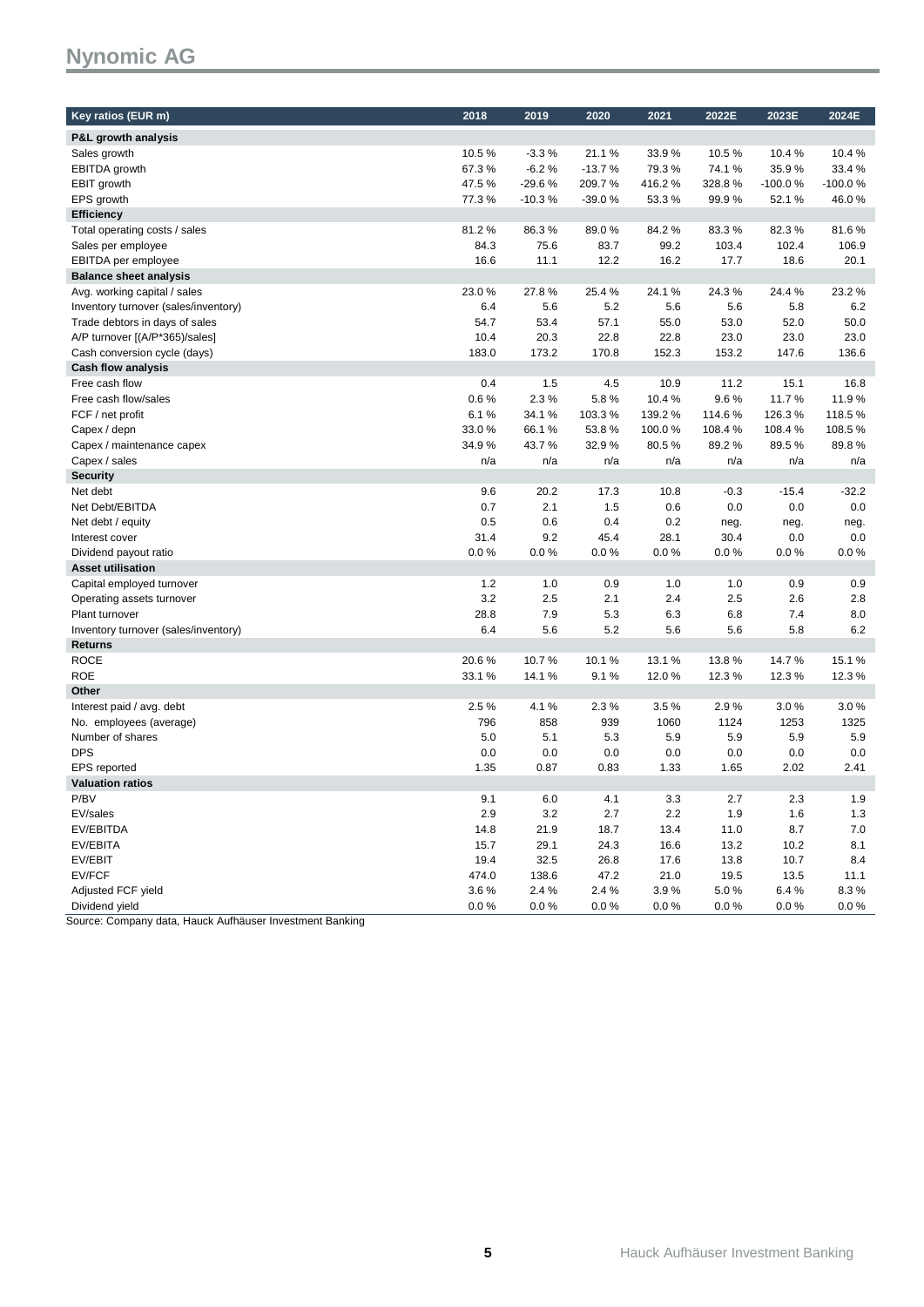**Disclosures regarding research publications of Hauck Aufhäuser Lampe Privatbank AG pursuant to section 85 of the German Securities Trading Act (WpHG) and distributed in the UK under the Temporary Permission Regime for EEA firms, subject to the FCA requirements on research recommendation disclosures**

It is essential that any research recommendation is fairly presented and discloses interests of indicates relevant conflicts of interest. Pursuant to section 85 of the German Securities Trading Act (WpHG) a research report has to point out possible conflicts of interest in connection with the analysed company. Further to this, under the FCA's rules on research recommendations, any conflicts of interest in connection with the recommendation must be disclosed. A conflict of interest is presumed to exist in particular if Hauck Aufhäuser Lampe Privatbank AG

- (1) or any other person belonging to the same group with it was part of a consortium within the past twelve months that issued the financial instruments of the analysed company by way of a public offer.
- (2) or any other person belonging to the same group with it has entered into an agreement on the production of the research report with the analysed company.
- (3) or any other person belonging to the same group with it has been party to an agreement on the provision of investment banking services with the analysed company or have received services or a promise of services under the term of such an agreement within the past twelve month.
- (4) The analysed company holds 5% or more of the share capital of Hauck Aufhäuser Lampe Privatbank AG.
- (5) holds (a) a net short position or (b) a net long position of 0.5% of the outstanding share capital of the analysed company.
- (6) or any other person belonging to the same group with it is a market maker or liquidity provider in the financial instruments of the issuer.
- (7) or the analyst has any other significant financial interests relating to the analysed company such as, for example, exercising mandates in the interest of the analysed company.
- (8) The research report has been made available to the analysed company prior to its publication. Thereafter, only factual changes have been made to the report.

**Conflicts of interest that existed at the time when this research report was published**:

| Company    | <b>Disclosure</b> |
|------------|-------------------|
| Nynomic AG | z, o              |

#### **Historical target price and rating changes for Nynomic AG in the last 12 months**

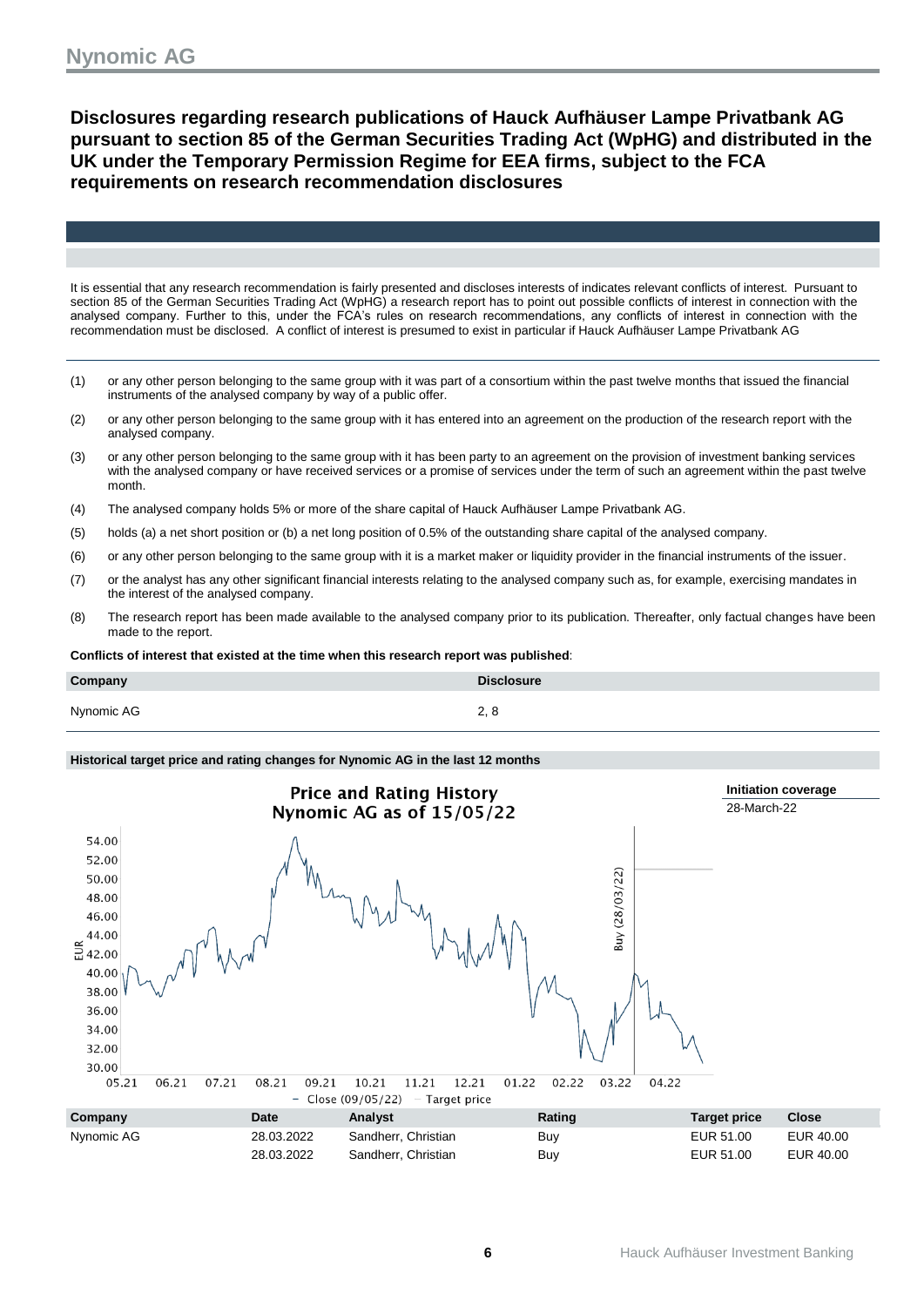#### **Hauck Aufhäuser Investment Banking distribution of ratings and in proportion to investment banking services**

| Buv  | 79.63 %  | 96.77 % |
|------|----------|---------|
| Sell | $3.09\%$ | 0.00%   |
| Hold | 17.28 %  | 3.23%   |

Date of publication creation: 16/05/2022 08:24 AM

Date of publication dissemination: 16/05/2022 08:24 AM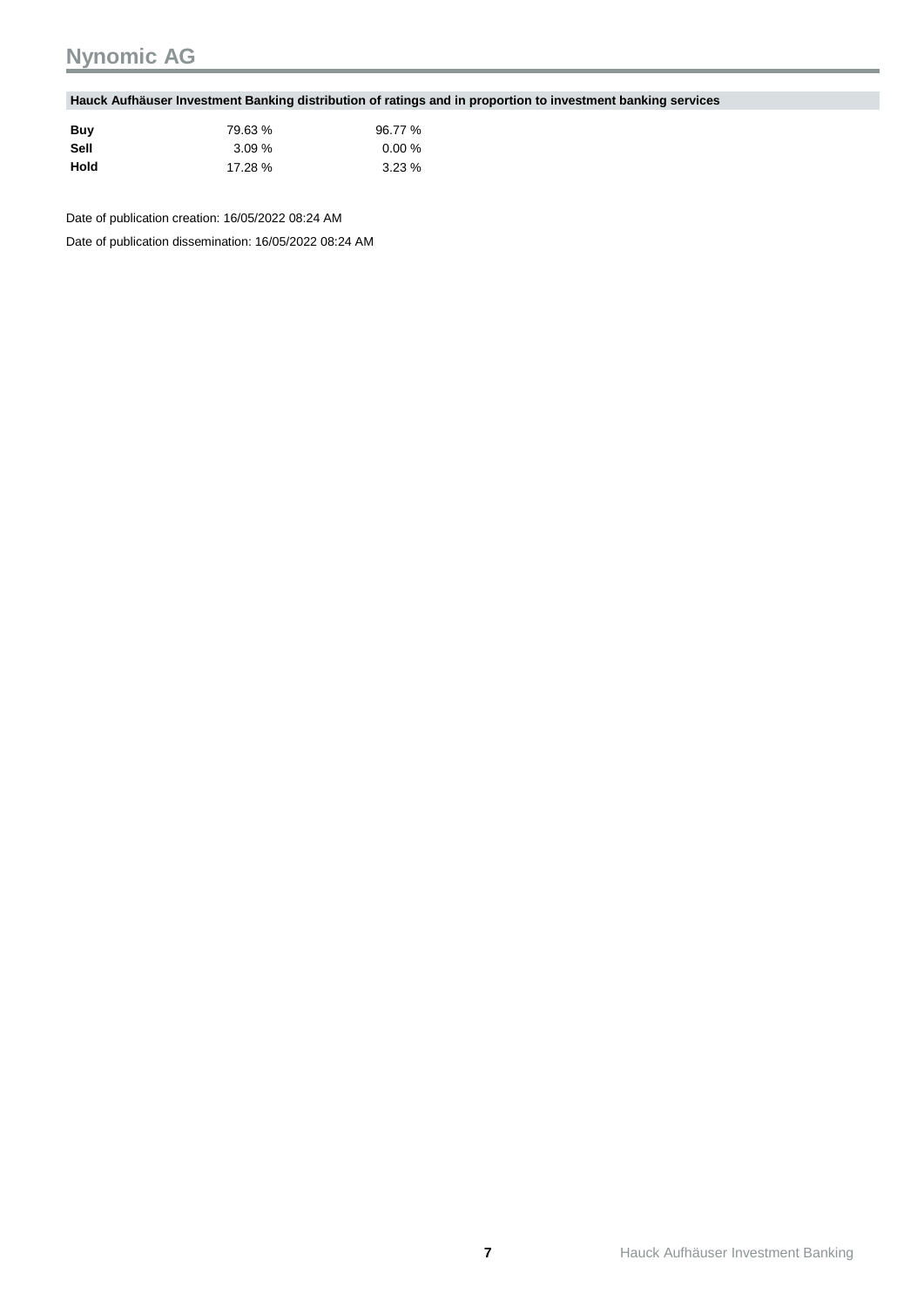#### **1. General Information/Liabilities**

This research report has been produced for the information purposes of institutional investors only, and is not in any way a personal recommendation, offer or solicitation to buy or sell the financial instruments mentioned herein. The document is confidential and is made available by Hauck Aufhäuser Lampe Privatbank AG, exclusively to selected recipients [in DE, GB, FR, CH, US, UK, Scandinavia, and Benelux or, in individual cases, also in other countries]. A distribution to private investors in the sense of the German Securities Trading Act (WpHG) is excluded. It is not allowed to pass the research report on to persons other than the intended recipient without the permission of Hauck Aufhäuser Lampe Privatbank AG. Reproduction of this document, in whole or in part, is not permitted without prior permission Hauck Aufhäuser Lampe Privatbank AG. All rights reserved.

Under no circumstances shall Hauck Aufhäuser Lampe Privatbank AG, any of its employees involved in the preparation, have any liability for possible errors or incompleteness of the information included in this research report – neither in relation to indirect or direct nor consequential damages. Liability for damages arising either directly or as a consequence of the use of information, opinions and estimates is also excluded. Past performance of a financial instrument is not necessarily indicative of future performance.

#### **2. Responsibilities**

This research report was prepared by the research analyst named on the front page (the "Producer"). The Producer is solely responsible for the views and estimates expressed in this report. The report has been prepared independently. The content of the research report was not influenced by the issuer of the analysed financial instrument at any time. It may be possible that parts of the research report were handed out to the issuer for information purposes prior to the publication without any major amendments being made thereafter.

#### **3. Organisational Requirements**

Hauck Aufhäuser Lampe Privatbank AG took internal organisational and regulative precautions to avoid or accordingly disclose possible conflicts of interest in connection with the preparation and distribution of the research report. All members of Hauck Aufhäuser Lampe Privatbank AG involved in the preparation of the research report are subject to internal compliance regulations. No part of the Producer's compensation is directly or indirectly related to the preparation of this financial analysis. In case a research analyst or a closely related person is confronted with a conflict of interest, the research analyst is restricted from covering this company.

#### **4. Information Concerning the Methods of Valuation/Update**

The determination of the fair value per share, i.e. the price target, and the resultant rating is done on the basis of the adjusted free cash flow (adj. FCF) method and on the basis of the discounted cash flow – DCF model. Furthermore, a peer group comparison is made.

The adj. FCF method is based on the assumption that investors purchase assets only at a price (enterprise value) at which the operating cash flow return after taxes on this investment exceeds their opportunity costs in the form of a hurdle rate of 7.5%. The operating cash flow is calculated as EBITDA less maintenance capex and taxes.

Within the framework of the DCF approach, the future free cash flows are calculated initially on the basis of a fictitious capital structure of 100% equity, i.e. interest and repayments on debt capital are not factored in initially. The adjustment towards the actual capital structure is done by discounting the calculated free cash flows with the weighted average cost of capital (WACC), which takes into account both the cost of equity capital and the cost of debt. After discounting, the calculated total enterprise value is reduced by the interest-bearing debt capital in order to arrive at the equity value.

Hauck Aufhäuser Lampe Privatbank AG uses the following three-step rating system for the analysed companies:

Buy: Sustainable upside potential of more than 10% within 12 months Sell: Sustainable downside potential of more than 10% within 12 months. Hold: Upside/downside potential is limited. No immediate catalyst visible.

NB: The ratings of Hauck Aufhäuser Lampe Privatbank AG are not based on a performance that is expected to be "relative" to the market.

The decision on the choice of the financial instruments analysed in this document was solely made by Hauck Aufhäuser Lampe Privatbank AG. The opinions and estimates in this research report are subject to change without notice. It is within the discretion of Hauck Aufhäuser Lampe Privatbank AG whether and when it publishes an update to this research report, but in general updates are created on a regular basis, after 6 months at the latest. A sensitivity analysis is included and published in company's initial studies.

#### **5. Major Sources of Information**

Part of the information required for this research report was made available by the issuer of the financial instrument. Furthermore, this report is based on publicly available sources (such as, for example, Bloomberg, Reuters, VWD-Trader and the relevant daily press) believed to be reliable. Hauck Aufhäuser Lampe Privatbank AG has checked the information for plausibility but not for accuracy or completeness.

#### **6. Competent Supervisory Authority**

Hauck Aufhäuser Lampe Privatbank AG are under supervision of the BaFin – German Federal Financial Supervisory Authority Bundesanstalt für Finanzdienstleistungsaufsicht), Graurheindorfer Straße 108, 53117 Bonn and Marie-Curie-Straße 24 – 28, 60439 Frankfurt a.M.

This document is distributed in the UK under the Temporary Permission Regime for EEA firms and in compliance with the applicable FCA requirements.

#### **7. Specific Comments for Recipients Outside of Germany**

This research report is subject to the law of the Federal Republic of Germany. The distribution of this information to other states in particular to the USA, Canada, Australia and Japan may be restricted or prohibited by the laws applicable within this state.

#### **8. Miscellaneous**

According to Article 4(1) No. i of the delegated regulation 2016/958 supplementing regulation 596/2014 of the European Parliament, further information regarding investment recommendations of the last 12 months are published under: <https://www.hal-privatbank.com/en/investmentbank/investment-banking>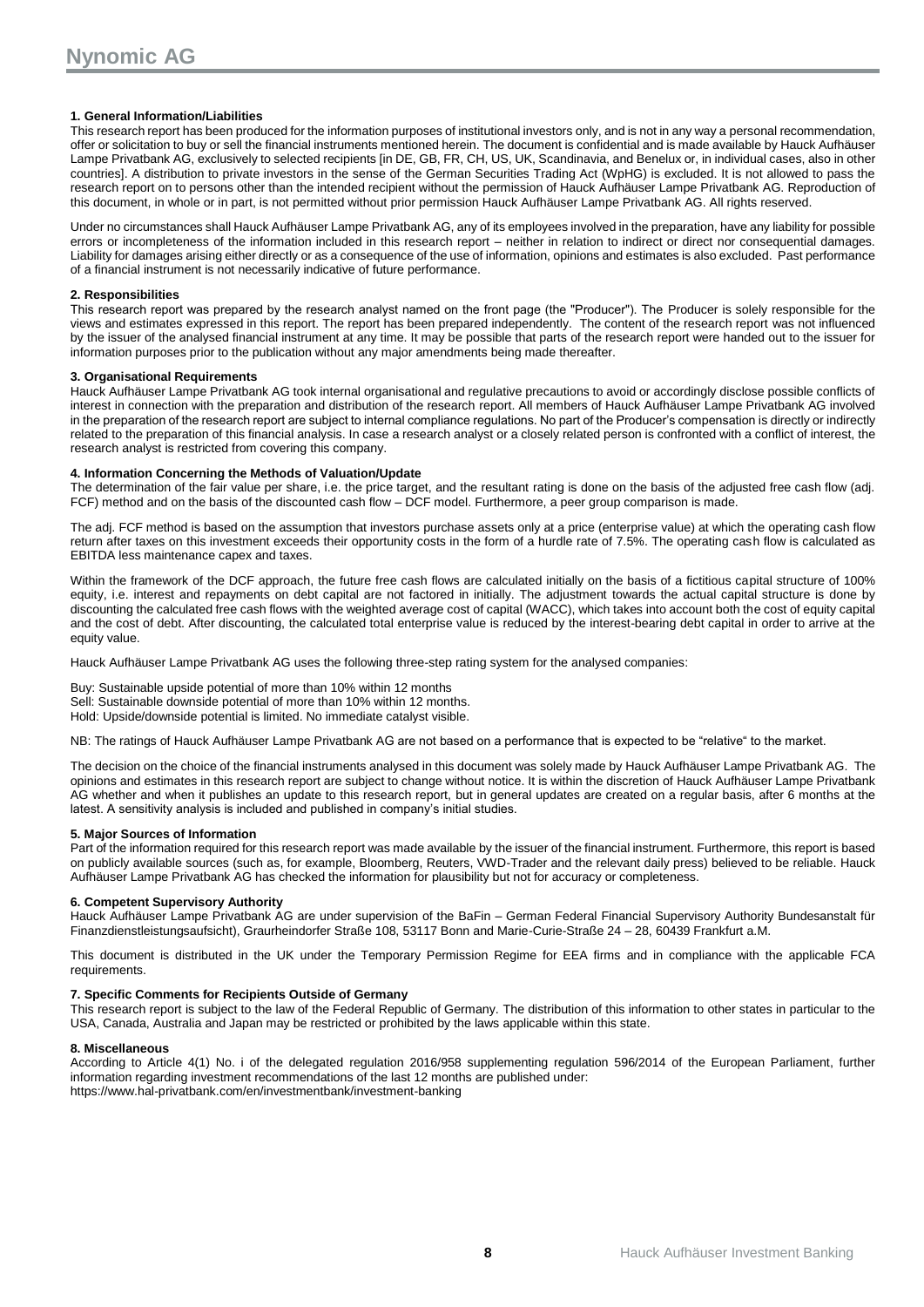### **Disclosures for U.S. persons only**

This research report is a product of HAUCK AUFHÄUSER LAMPE PRIVATBANK AG, which is the employer of the research analyst(s) who has prepared the research report. The research analyst(s) preparing the research report is/are resident outside the United States (U.S.) and are not associated persons of any U.S. regulated broker-dealer and therefore the analyst(s) is/are not subject to supervision by a U.S. broker-dealer, and is/are not required to satisfy the regulatory licensing requirements of FINRA or required to otherwise comply with U.S. rules or regulations regarding, among other things, communications with a subject company, public appearances and trading securities held by a research analyst account.

This report is intended for distribution by HAUCK AUFHÄUSER LAMPE PRIVATBANK AG, only to "Major Institutional Investors" as defined by Rule 15a-6(b)(4) of the U.S. Securities and Exchange Act, 1934 (the Exchange Act) and interpretations thereof by U.S. Securities and Exchange Commission (SEC) in reliance on Rule 15a 6(a)(2). If the recipient of this report is not a Major Institutional Investor as specified above, then it should not act upon this report and return the same to the sender. Further, this report may not be copied, duplicated and/or transmitted onward to any U.S. person, which is not the Major Institutional Investor.

In reliance on the exemption from registration provided by Rule 15a-6 of the Exchange Act and interpretations thereof by the SEC in order to conduct certain business with Major Institutional Investors, HAUCK AUFHÄUSER LAMPE PRIVATBANK AG, has entered into an agreement with a U.S. registered broker-dealer, Marco Polo Securities Inc. ("Marco Polo"). Transactions in securities discussed in this research report should be effected through Marco Polo or another U.S. registered broker dealer.